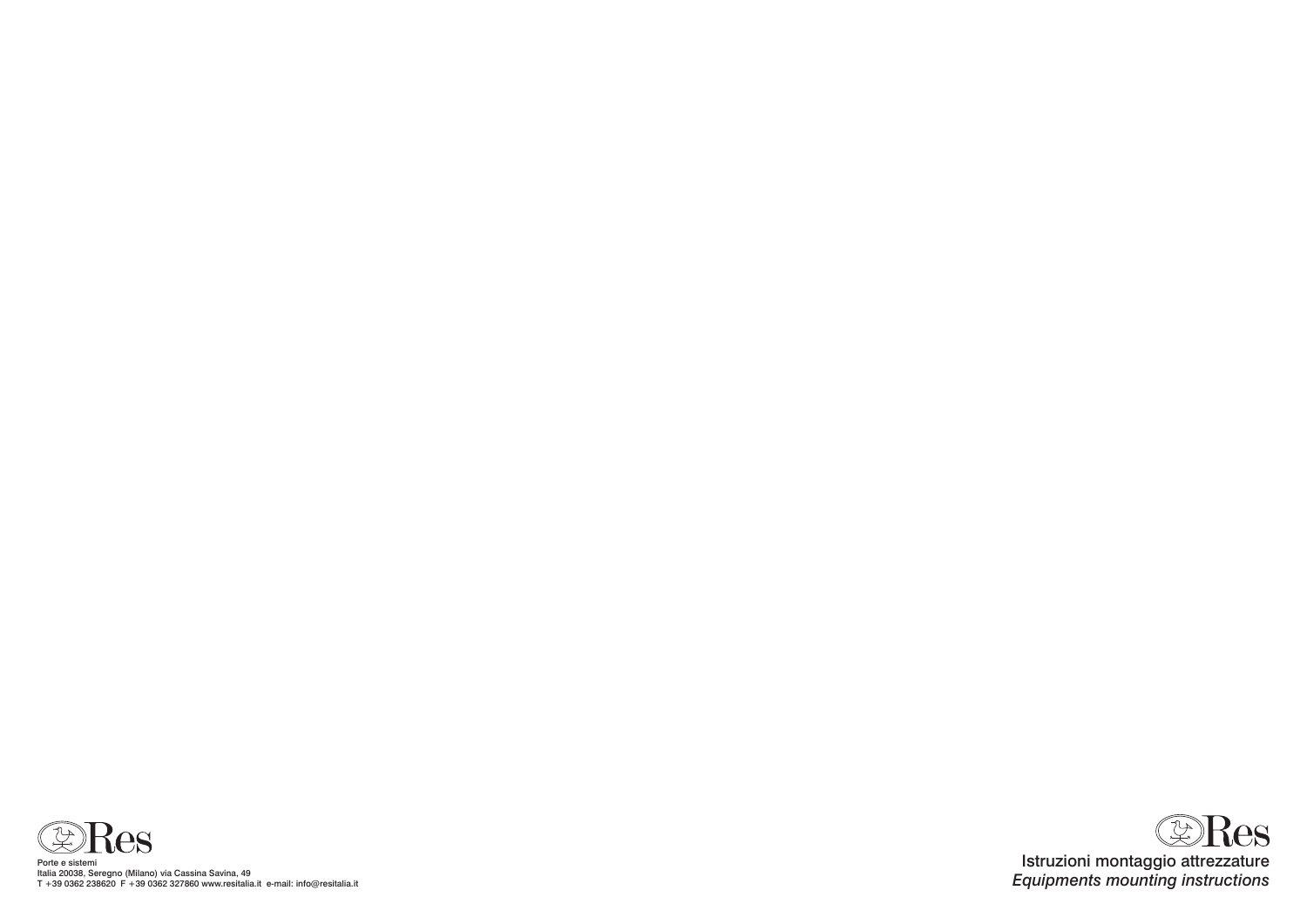

## Istruzioni montaggio mensola in vetro *Glass shelf mounting instructions*

Unire, tramite le viti in dotazione, i fianchi laterali allo schienalino posteriore (fig. **1**-**2**). *Screw-up the sides to the back, using the supplied screws (fig. 1-2).*

> Avvitare il telaio ai montanti (per SIDUS vedi fig. 9-10 per TWIN vedi fig. 11-12). *Screw-up the frame to the uprights (for SIDUS see fig. 9-10 for TWIN see fig. 11-12).*

Rimuovere la protezione del biadesivo inserito nello schienalino (per SIDUS e TWIN vedi fig. 5). *Screw-up the frontal tubular (fig. 3-4).*

Unire il tubolare anteriore (fig. **3**-**4**).

Inserire il vetro, facendolo aderire al biadesivo (per sidus vedi fig. **13**-**14**-**15** per twin vedi fig. **16**-**17**). Insert the glass shelf completely sticked to the double-sided tape (for SIDUS see fig. 13-14-15, for TWIN see fig. 16-17).





*Remove the double-sided tape protection (for both SIDUS and TWIN see fig. 5).*









Inserire tra i 2 montanti il telaio assemblato (per SIDUS vedi fig. 6-7 per TWIN vedi fig. 8). *Insert the assembled frame between the 2 uprights (for SIDUS see fig. 6-7, for TWIN see fig. 8).*